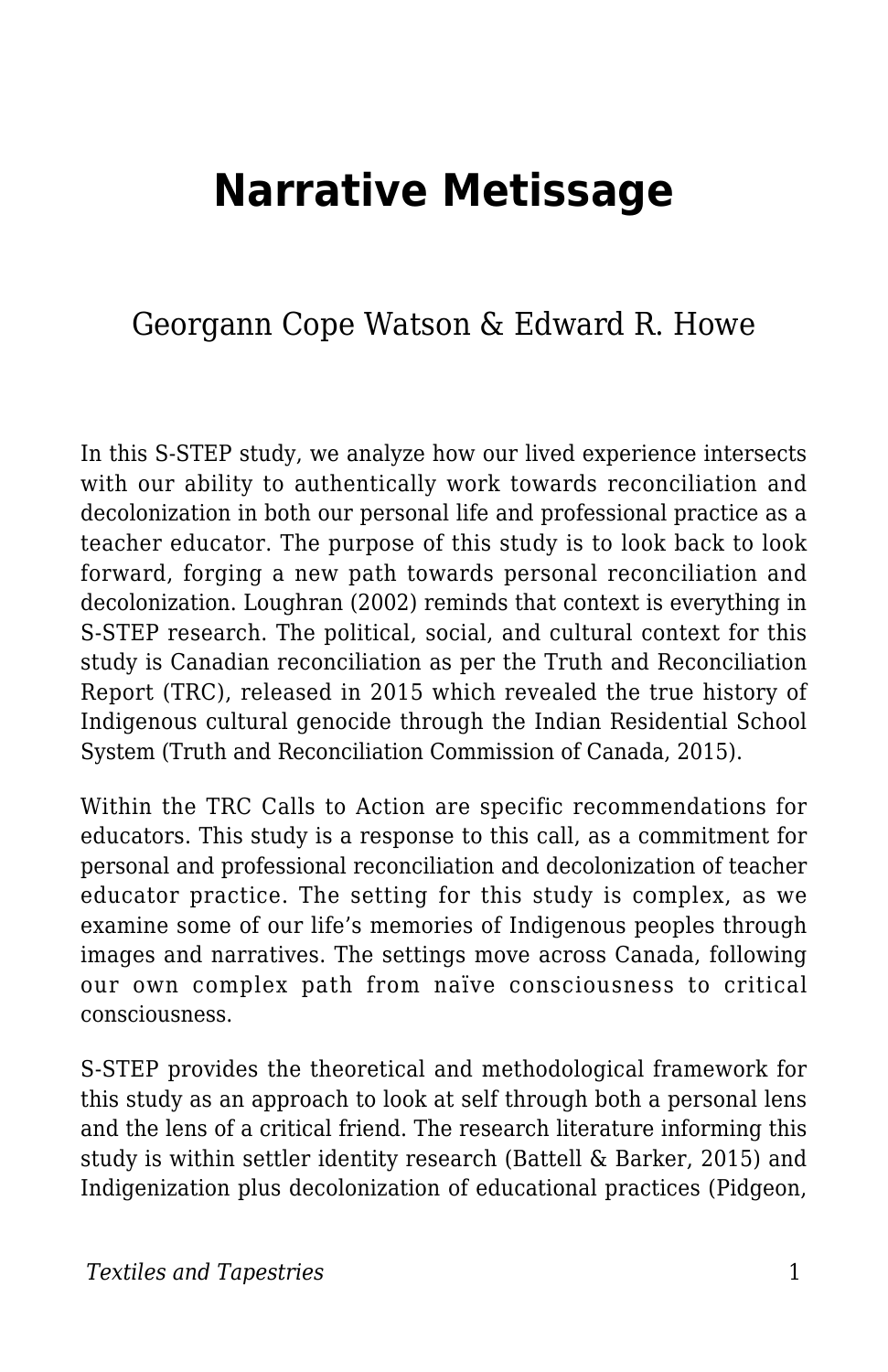2016; Hare, 2016).

## **Aim of the Study**

The research question for this study is: What are our historical understandings of Indigenous Peoples and their histories, cultures, and contemporary realities and how do these understandings influence our personal and professional process of reconciliation and decolonization? Georgann was prompted to begin this process while participating in a Massive Open Online Course created and presented by Jan Hare (2016, University of British Columbia): "Reconciliation Through Indigenous Education". In the introduction to the course, Hare suggests that students go beyond the present and look back at the ways in which perspectives, attitudes, and actions in Indigenous/settler relationships intersect with personal history. Subsequent conversations with Georgann prompted Edward (Ted) to reflect back on his childhood memories and lived experiences connecting to truth and reconciliation.

Following Clift and Clift's (2017) framework for self-study memory work, which recognizes the relevant and significant links between personal and professional constructions of self-as-teacher, and Hare's (2016) strategies to decolonize my thinking about Indigenous-settler relationships, we engaged in this S-STEP research to investigate our own complicated history concerning Indigenous-settler relations at personal, familial, and collective levels. This study looks back to look forward, situating our personal reflections of Indigenous-settler relationships in context, and as such, informs reconciliation and decolonization of teacher educator practice.

## **Methods**

Memory work is an approach to self-study that encourages teachers to examine their own lived experiences (Clift & Clift, 2017; Pithouse-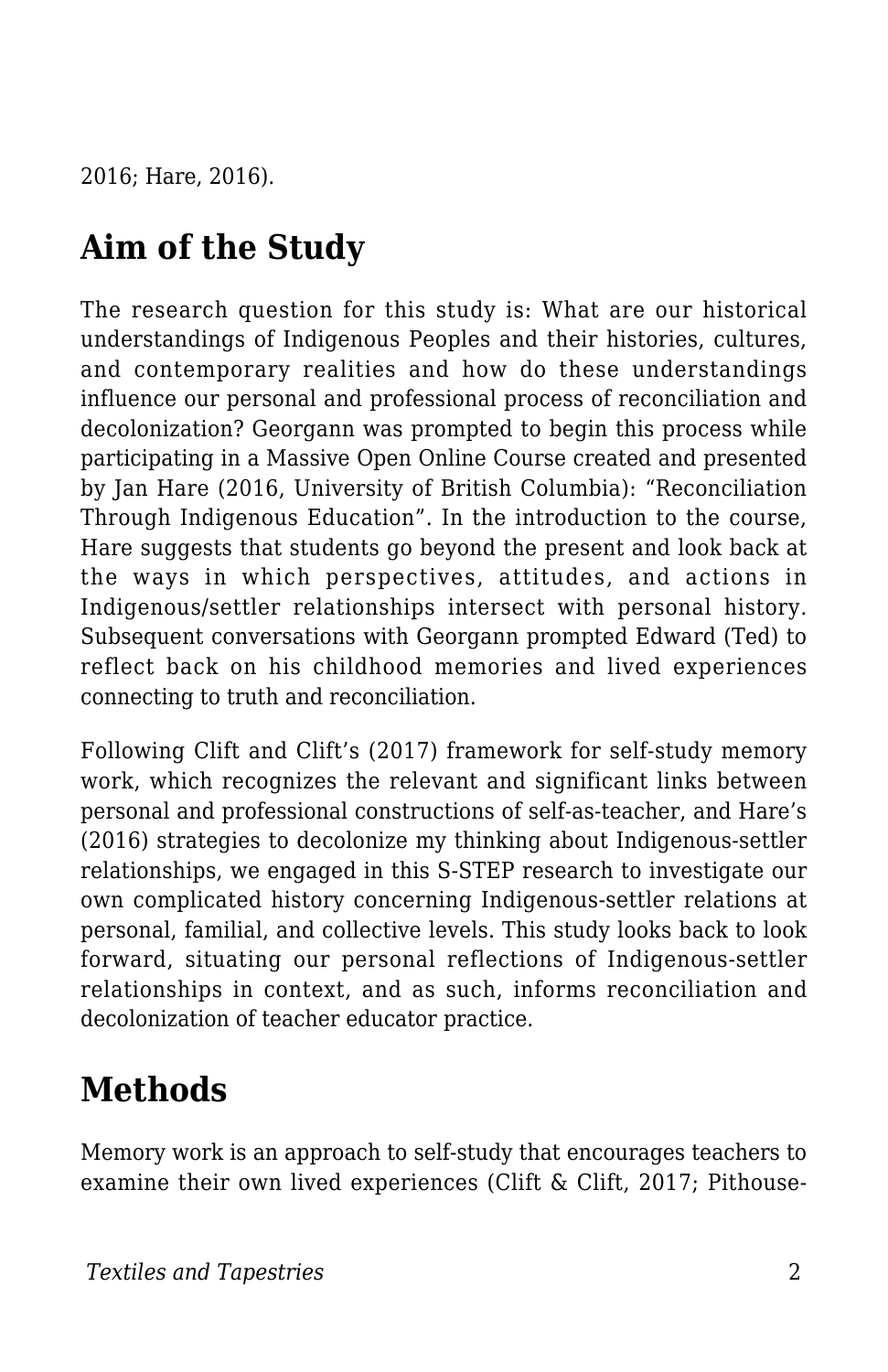Morgan, et al., 2012). Memory work frameworks guide this study as we work through a journey of remembering my social and cultural experiences with Indigenous peoples, our historical knowledge of colonization, and our understanding of the final report of the Truth and Reconciliation Commission (2015).

Narrative metissage is an arts-based method of inquiry that interweaves personal stories and serves as a process of uncovering and co-constructing knowledge about self, about others, and about the world (Etmanski et. al., 2013; Lowan-Trudeau, 2018). It is "a way of merging and blurring genres, texts, and identities; an active literary stance, political strategy and pedagogical praxis: (Chambers, et al., 2001, para 1). Donald (2009; 2012) further refines metissage as the critical juxtaposition of Western and Indigenous narratives of place. Narrative metissage provides a way to systematically explore my lived experiences in the context of my professional practice as a teacher educator.

The analysis of the narratives reveals a significant shift in critical consciousness about ourselves as teacher-educators. In this study, we grouped the narratives and images into three themes: naïve levels of consciousness, a non- questioning and accepting relationship with Indigenous Peoples (It is the way it is), interpretive levels of consciousness, a questioning of socio-cultural contexts of my relationship with Indigenous Peoples, (Why is it this way?) and critical levels of consciousness, an analysis of historical and social contexts of colonization (How can we change our ways?).

We shared our narratives and images with each other as critical friends and we regularly engaged in critical discussions for clarity and perspective. Loughran and Northfield (1998) emphasized the need for S-STEP researchers to collaborate by checking data and the interpretations of that data with others in order to allow for perspectives to be challenged. Additionally, they proposed that selfstudy researchers work with colleagues to broaden validity of their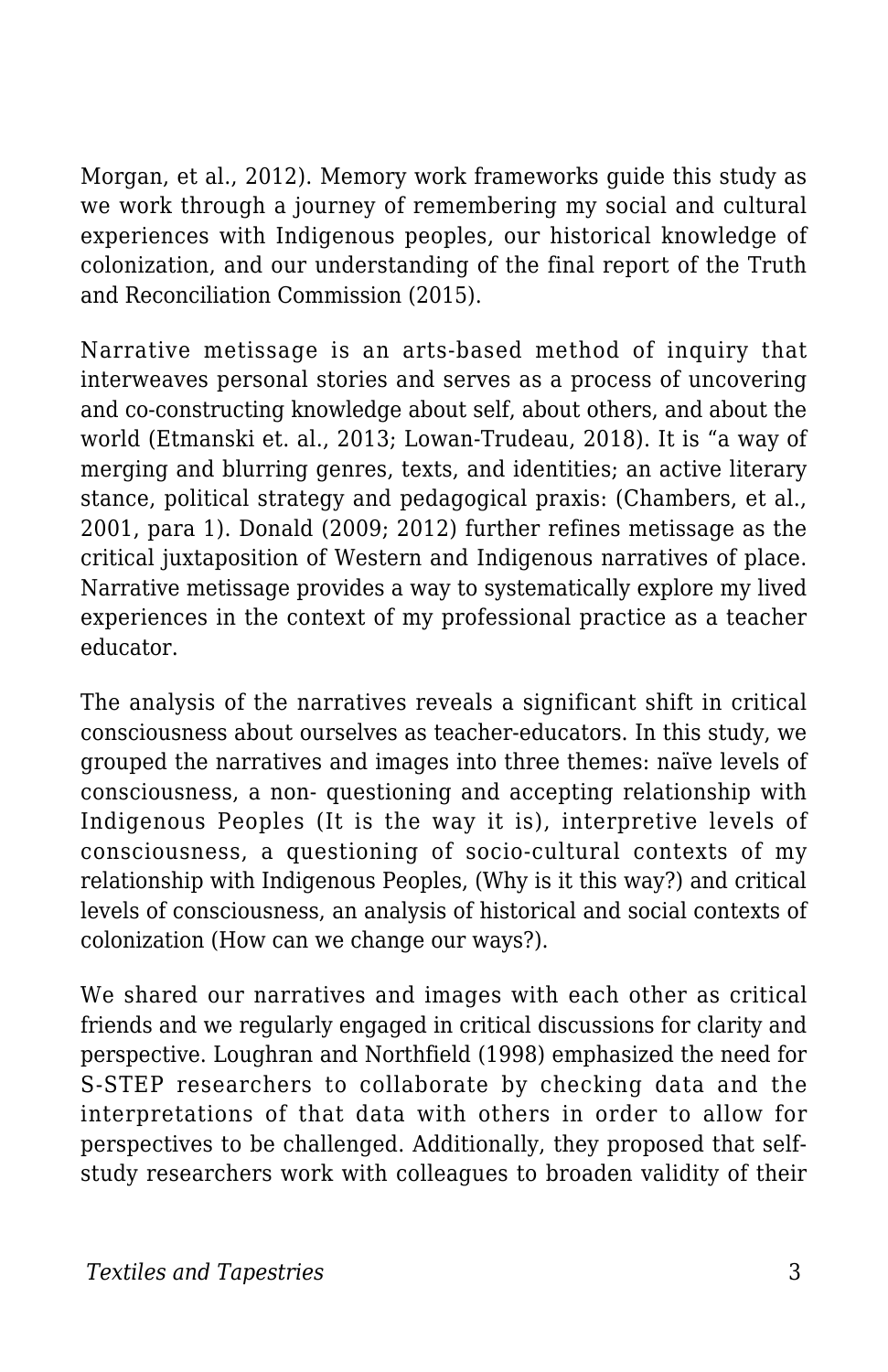work and push a reframing of teaching practice.

The following narratives represent some of our memories. The memories inform our critical consciousness, and in turn, inform a transition in personal and professional teacher- educator practice.

### *Georgann: Real Injun*

Real Injun (2009, National Film Board of Canada) is a documentary that examines the portrayal of North American Indigenous Peoples through the beginning of the film industry to the present. This documentary accurately captures my earliest childhood memories of the relationships between cowboys and Indians. As I child, I was obsessed with horses, and by extension with cowboys and cowgirls. I viewed them as the heroes of the stories I read, the TV shows I watched, and the films I went to see at the cinema. Indians were either sidekicks (The Lone Ranger and Tonto) or savages (Chief Sitting Bull). These were the assumptions I held in my early memories. I always had a toy horse, and my costumes and outfits were connected to being a Cowgirl, never being an Indian. In my early memories, I never questioned the takeover of the land, the displacement of people, or the violence of the battles. I simply assumed that Cowboys were better than Indians and that Indians were to be conquered and captured. I assumed that this was the only way to make Indians into Cowboys.

#### **Figure 1**

*Girl on pony. (Cope Watson, 1961)*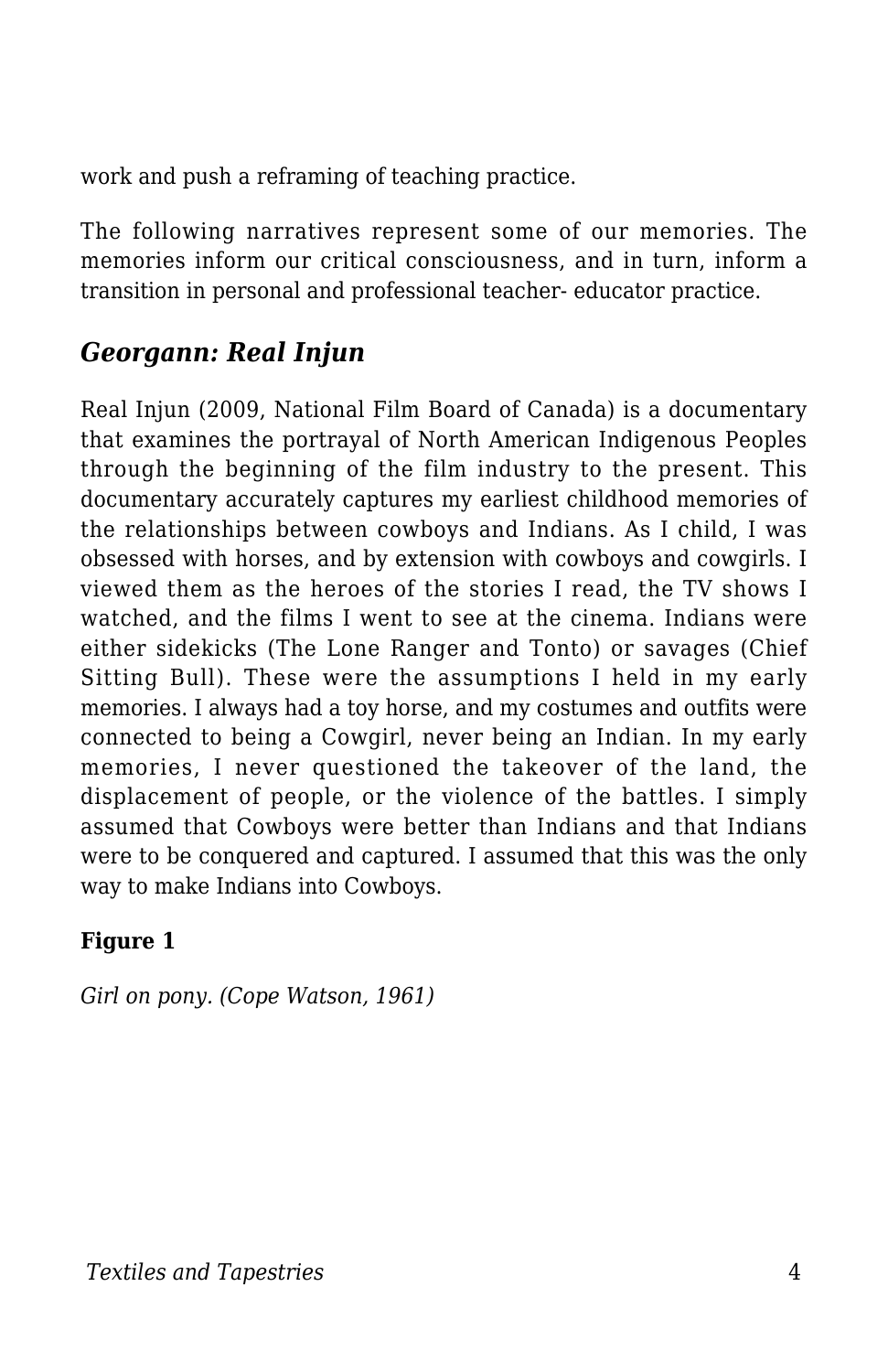

*Ted: A Childhood Anthropologist's Story*

As recounted in a previous narrative paper (Howe & Xu, 2013), in recent years I have reflected on my own connections to First Nations Peoples and the implications of decolonization, truth, and reconciliation.

In the 1970s, growing up in Victoria, British Columbia (BC), in a middle- class, predominantly White neighbourhood, I experienced first-hand the growing pains of a nation in transition and in search of a multicultural identity. While I learned about other cultures, they were rarefied, foreign, exotic, and distant. Even our study of West Coast Indians seemed far removed from every day — as if it were an ancient civilization. I recall visiting the Royal BC Museum in grade four to view Indian artifacts and to experience a potlatch feast and celebration. I ate smoked salmon and tried dried seaweed for the first time. But this was merely a perfunctory gesture. Why didn't our teacher invite local elders to our classroom to learn about people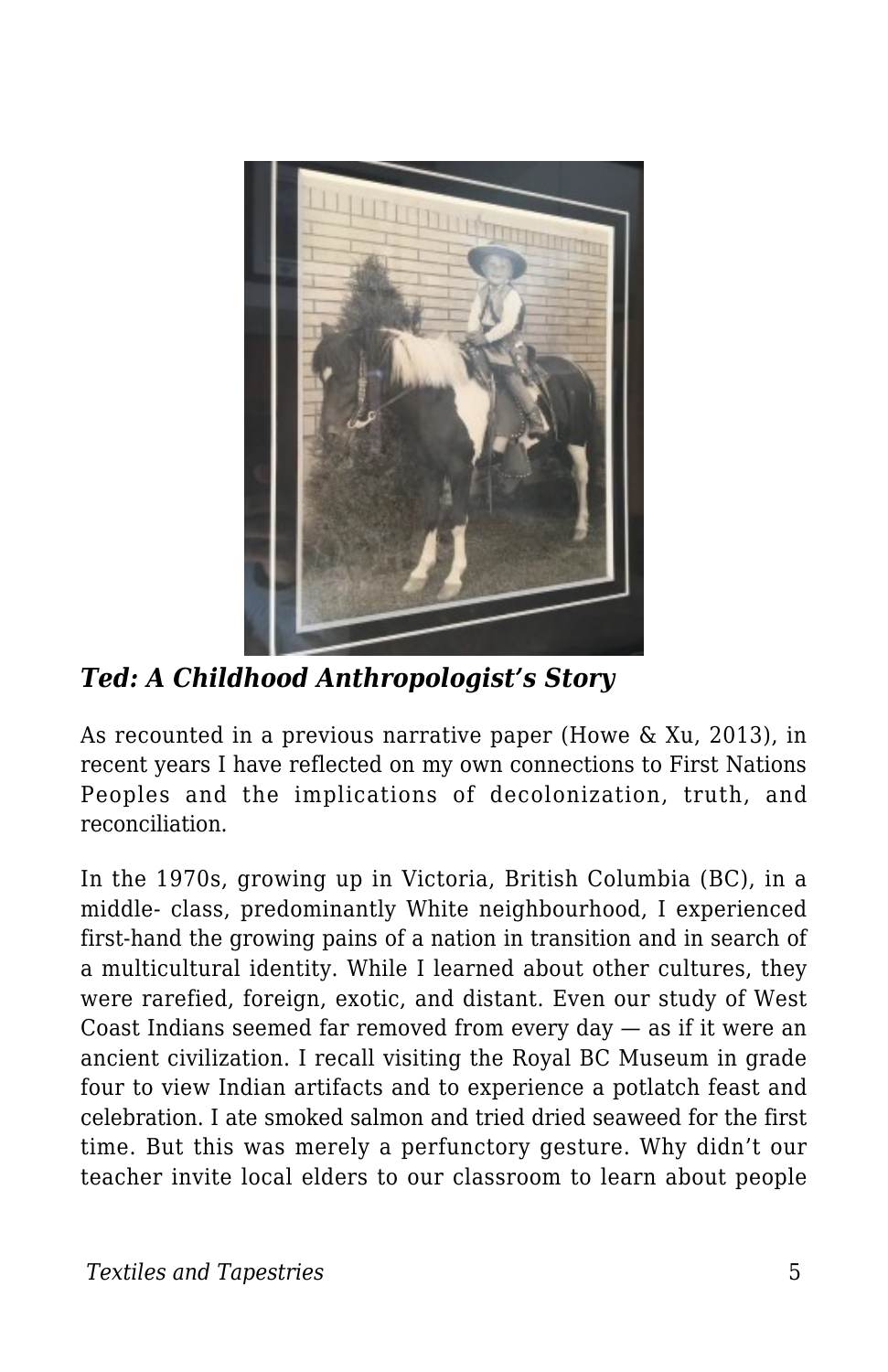living within our own community? In fact, one of the star players on my soccer team was of First Nations background. We could have asked him to invite his parents or grandparents to teach us about their culture. Instead, we made fun of this boy making racist comments like, "let's shmoke shome shamon". Not surprisingly, he was ashamed of his cultural heritage. Thus, we studied First Nations traditions, but we didn't critically question pervasive racist attitudes and the assimilation policies of the government nor did we learn about the Indian Residential Schools and systematic stripping of culture.

#### **Figure 2**

*Royal BC Museum. (Howe, n.d)*



### *Georgann: A Tent in the Woods*

I am not an Indigenous person, and I do not necessarily feel a strong sense of place or a strong connection to the land. I struggle to make a connection to this concept. When I reach back into my memories of place, I experience a kaleidoscope of living and being in many places, but, of always feeling like a visitor. Except in one place. "When I am in this place, I can feel my roots stretch right through my body into the ground".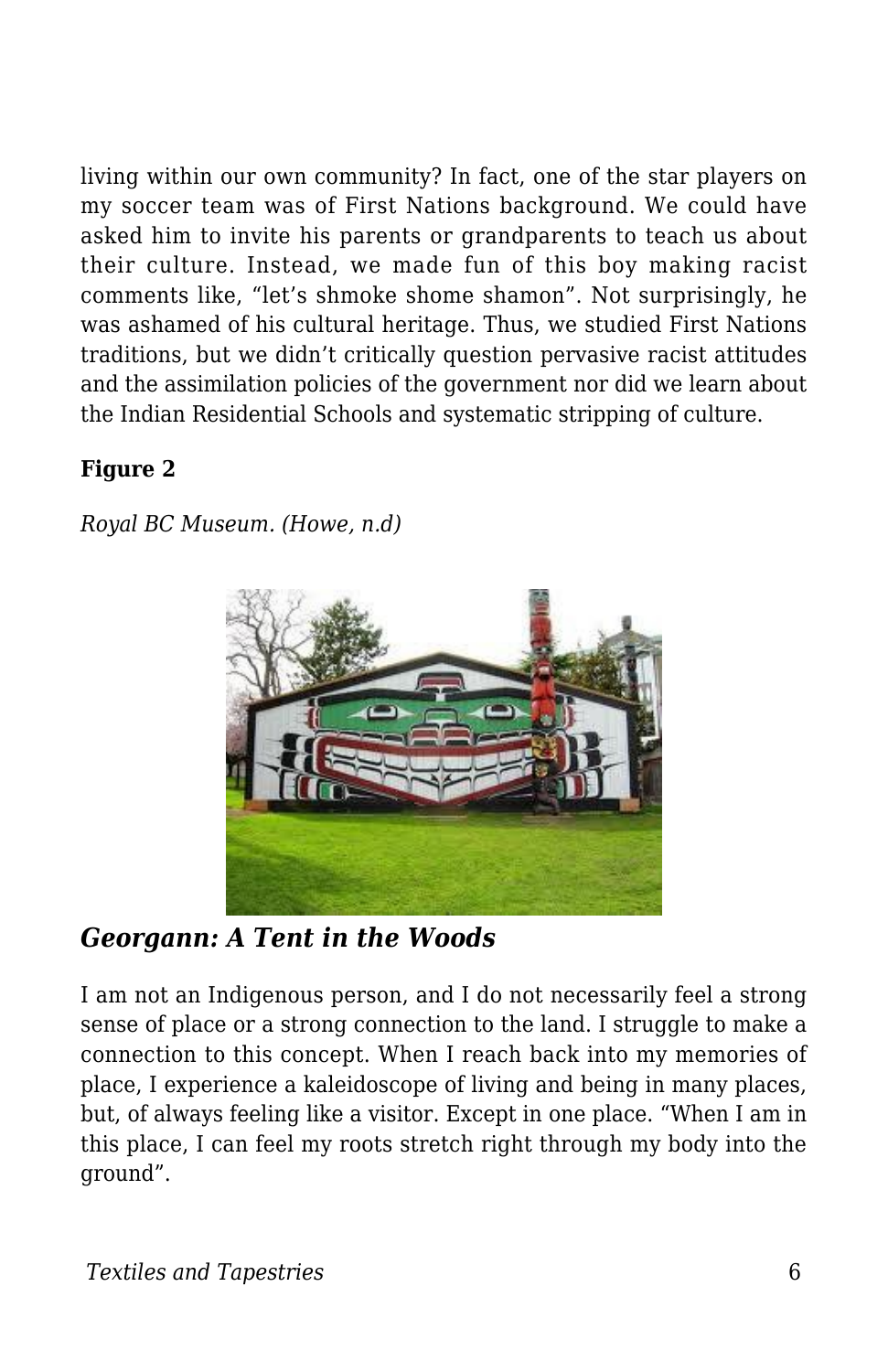These are the words I shared with a cousin when we were in our thirties at a family gathering. We grew up together on our collective familial land: a tract of waterfront land with 7 sites: each site occupied by relatives of my family. It is called Cope Lane. It is my home. In this place, amongst my parents, siblings, grandparents, aunts, uncles, and cousins, I feel an authentic sense of place and a deep connection to the land. I know everything about this place, and I feel connected to the animals, the lake, the beaches, the jetties, the gardens, and the woods... Especially the woods.

When I was 7 years old, I pitched a tent between my family's home and my grandparent's home in the little plot we called 'The Woods'. I set up a bed, I had a flashlight system for light, and I had snacks and drinks. I also brought along my dog, Susie. Susie and I lived in that tent for the summer. I was never afraid, as I felt I was home, and that there was nothing to fear in the woods. I was happy there. Cope Lane is the only place I have ever felt that I had a clear sense of place and where I knew exactly who I am and where I come from.

#### **Figure 3**

*A tent in the woods. (Cope Watson, 1964)*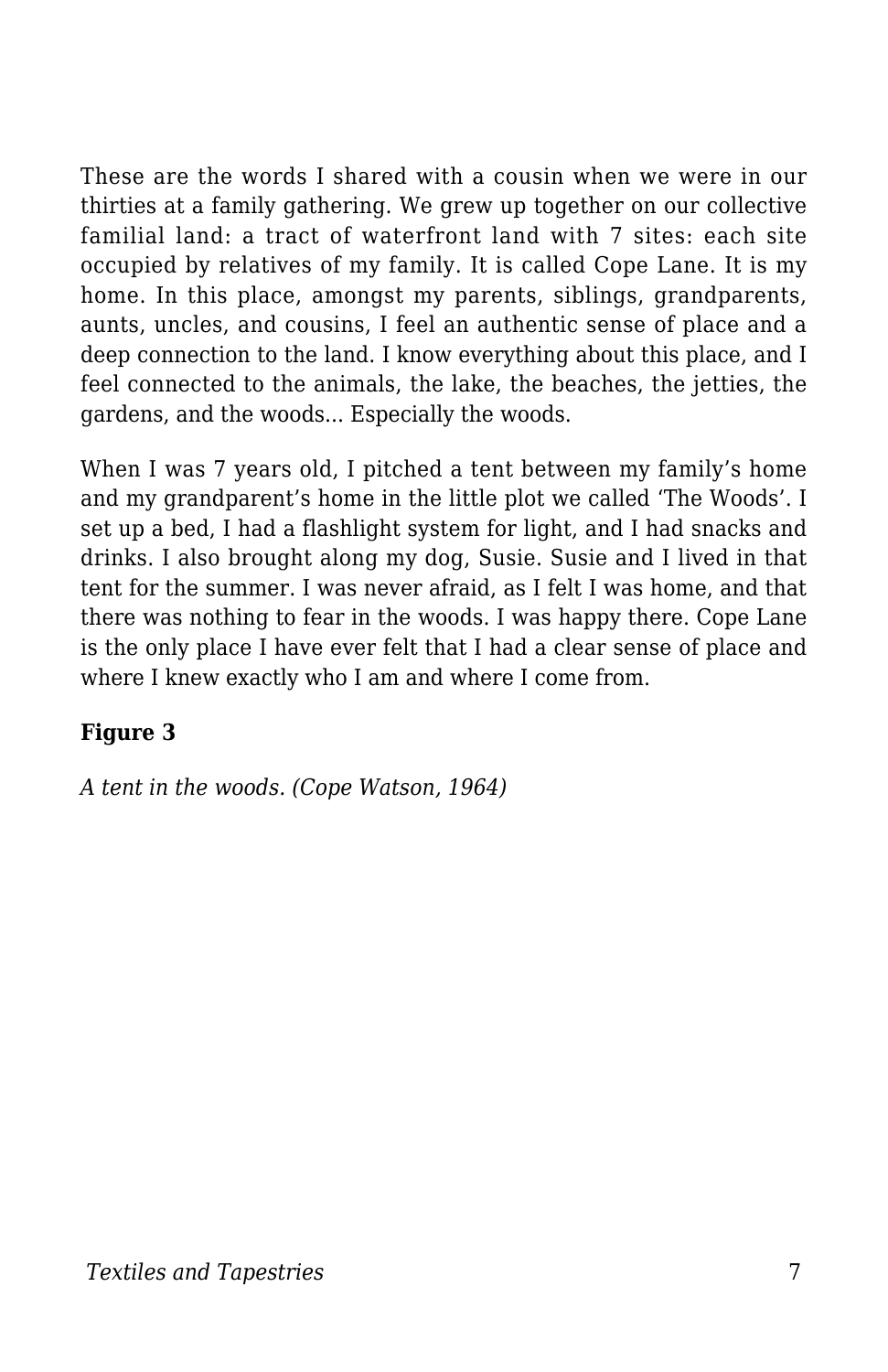

Having been born and raised just a stone's throw from the Pacific Ocean, I have always felt a close connection to the sea. During the time I've lived in land-locked regions, I have felt disconnected, as I long for the serenity of waves lapping on the shore. I believe there is an island mentality or way of being that relates well to Indigenous ways of knowing and the importance of learning from the land (and sea). A special place for me is the family cabin on North Pender Island near Victoria, BC. My family discovered this unique spot during our boating and exploring of the Gulf Islands in the mid-1970s. When we outgrew our sailboat, my parents bought recreational property there, where we tented for years before building a cottage in the early 1990s. There is a common expression among Penderites, "Relax... I'm on Pender Time" and that saying reflects the slow pace of life on Pender. So, Pender life is not for everyone, as we have no Internet at our cottage and some folks might be prone to "cabin fever" as there is no one around for miles. But I like it that way. It is the one place I can be truly off the grid, digitally disconnect and regain a sense of connection to the land. Days can go by without seeing a soul. But on the other hand, there is a strong sense of community amongst Penderites and I have learned a great deal during the times I have retreated there for respite. For example, there is no garbage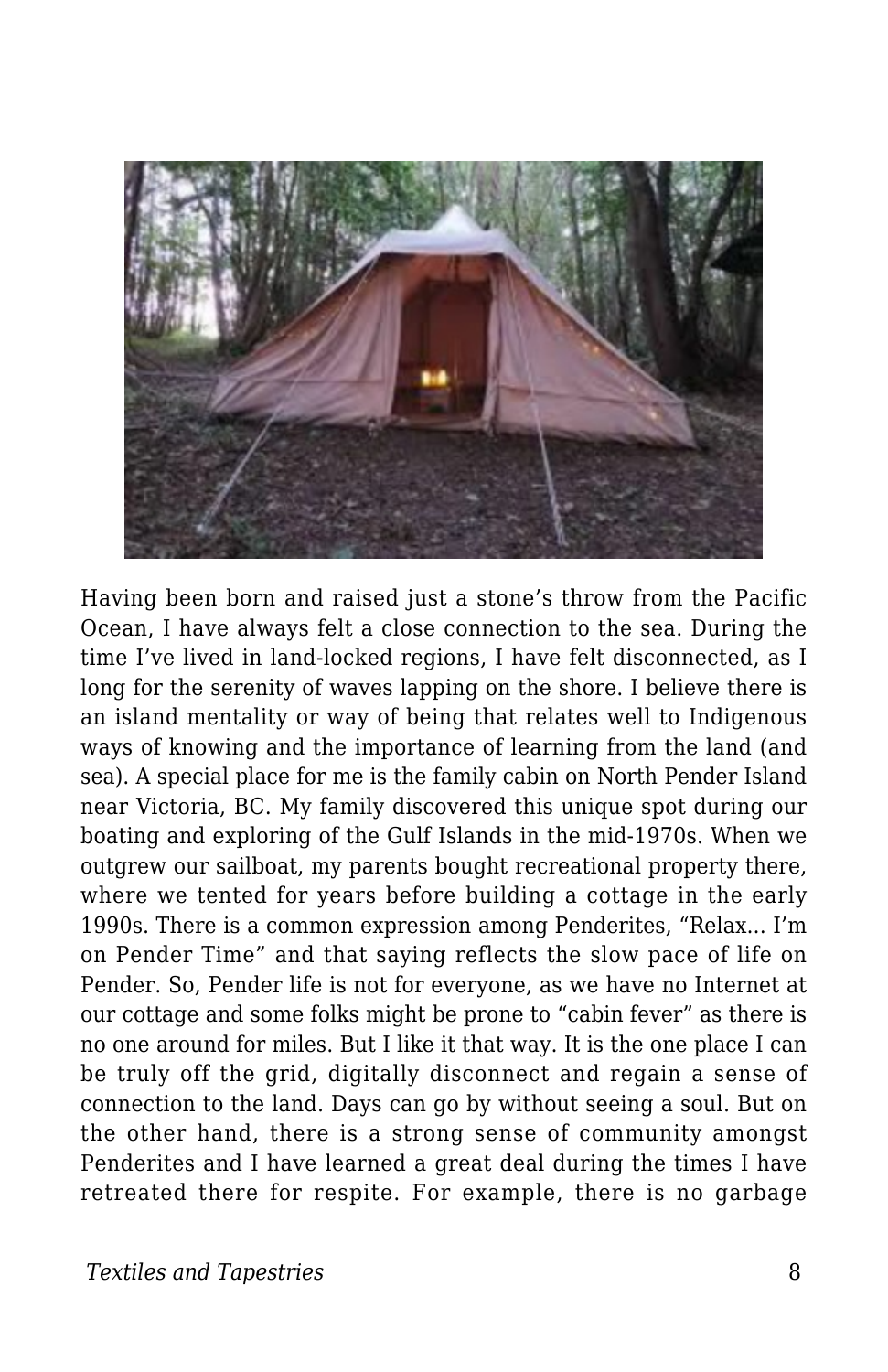collection on Pender. Residents must think carefully before throwing out anything. Each bag of garbage costs \$5 to dispose of and you must drive your garbage to a private contractor to have it taken care of. There is a recycling coop where residents sort their own plastics, papers, metals and so on. Previously, I had no knowledge of the vast array of recycling materials and how someone must go through these by hand in order to ensure that they are indeed recycled. Many people on Pender find effective ways to re-use materials. For instance, my children helped build a sustainable house out of pop cans! I used our weekly garbage and Pender recycling as a "teachable moment". I subsequently developed a lesson on classification and sustainability. My family has learned the importance of recycling and we have a deep appreciation for the fragility of our earth. It reminds me of a local Kamloops elder that often tells us that he used to be able to drink the water from our local rivers but those days have long gone as we continue to pollute our environment.

#### **Figure 4**

*Pender Island. (Howe, 1970s)*

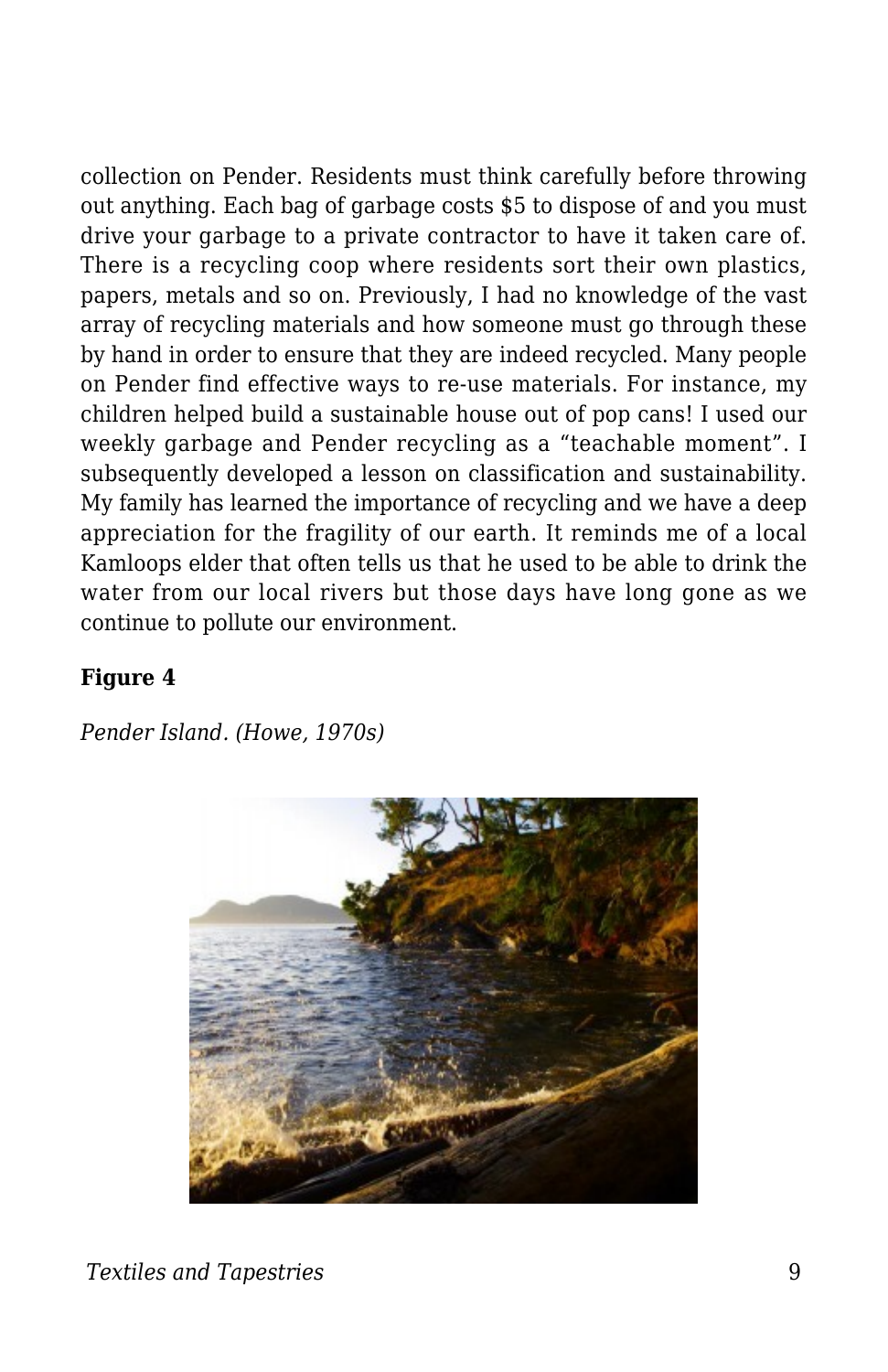## *Georgann: Colonizing Practices*

For many years, I taught a parenting program called Nobody's Perfect, a federally sponsored program with a target group of young, single, socially or geographically isolated parents, or parents who have low income or limited formal education (Nobody's Perfect, n.d.). Nobody's Perfect was always co-facilitated by one community worker and one public health nurse.

Once, and only once, we facilitated a course for Indigenous parents living on reserve. I was excited about this opportunity since I had also worked on other community services committees and initiatives in the area and I knew this particular band was impoverished. I prepared for the first class exactly the way I prepared for all of the classes, I organized the venue with the help of the band office, I made childcare arrangements for the children of the participants, I organized the course material and I purchased the food for the common meal. I was all set to go.

It was a disaster! First, parents wanted to be with their children, and they did not want them in a separate space. The books and the course materials went unopened, and the food remained untouched. We sat in a circle, which was common practice for this group, but since there was no talking circle process, the parents remained silent. The agenda, which was normally co-composed between facilitators and parents, was never developed. We eventually made it through the 6 week program, but it was rough going, and I left that program with many questions. This was a turning point, a point where I had to begin to question how culture, history, and knowledge were contextualized.

### **Figure 5**

*Nobody's Perfect Parenting Program at Kamloops Residential School. (Nobody's Perfect, 2020)*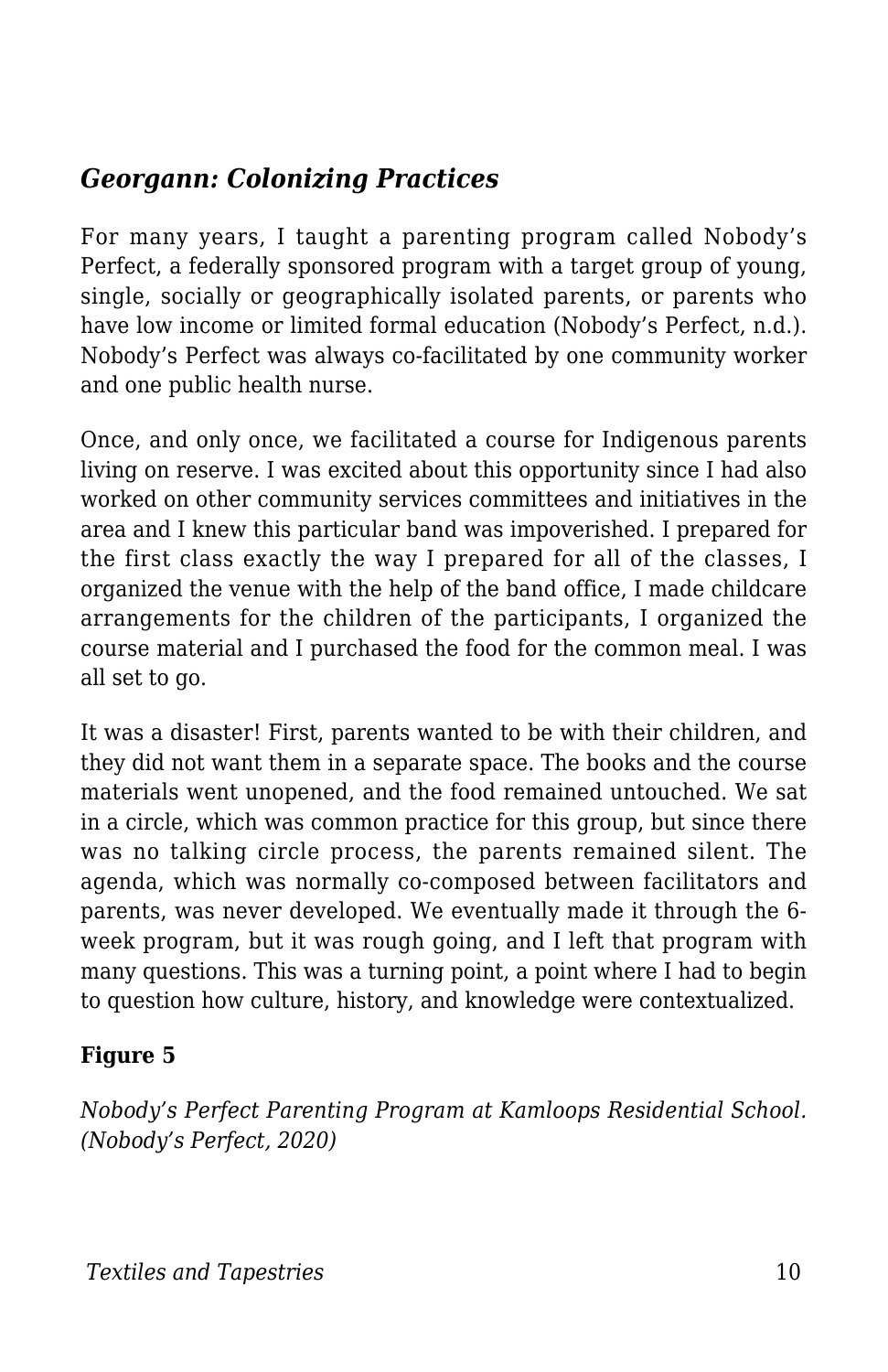

In the late 1990s, we moved to another ski resort near Kamloops. There is a point when driving in that area where you exit the TransCanada Highway to head north on the Yellowhead Highway. As you move around the exit, a large red brick building comes into view. It is one of the last standing Indian Residential School buildings in the country: The Kamloops Residential School. The image, for me, is haunting, particularly in the dark when it is lit up. It is impossible to ignore the building, and it is a symbol of my changing consciousness. Only in the late 1990s did I begin to question the Indian Residential School system, and to think about the children that attended there. I was still very naïve, and I did not make any connection to colonization, I did not know about the treaties, the Indian Act, or the land disputes. I began to think about the children and to learn about the physical, emotional, and sexual abuse they endured at the schools. But there was no way to access the Internet for me then, and I could only begin to educate myself through common knowledge and stories. Ironically, the stories came mostly from outside the Indigenous community and were only partial truths.

#### **Figure 6**

*Kamloops Residential School. (Kamloops Residential School, 2020)*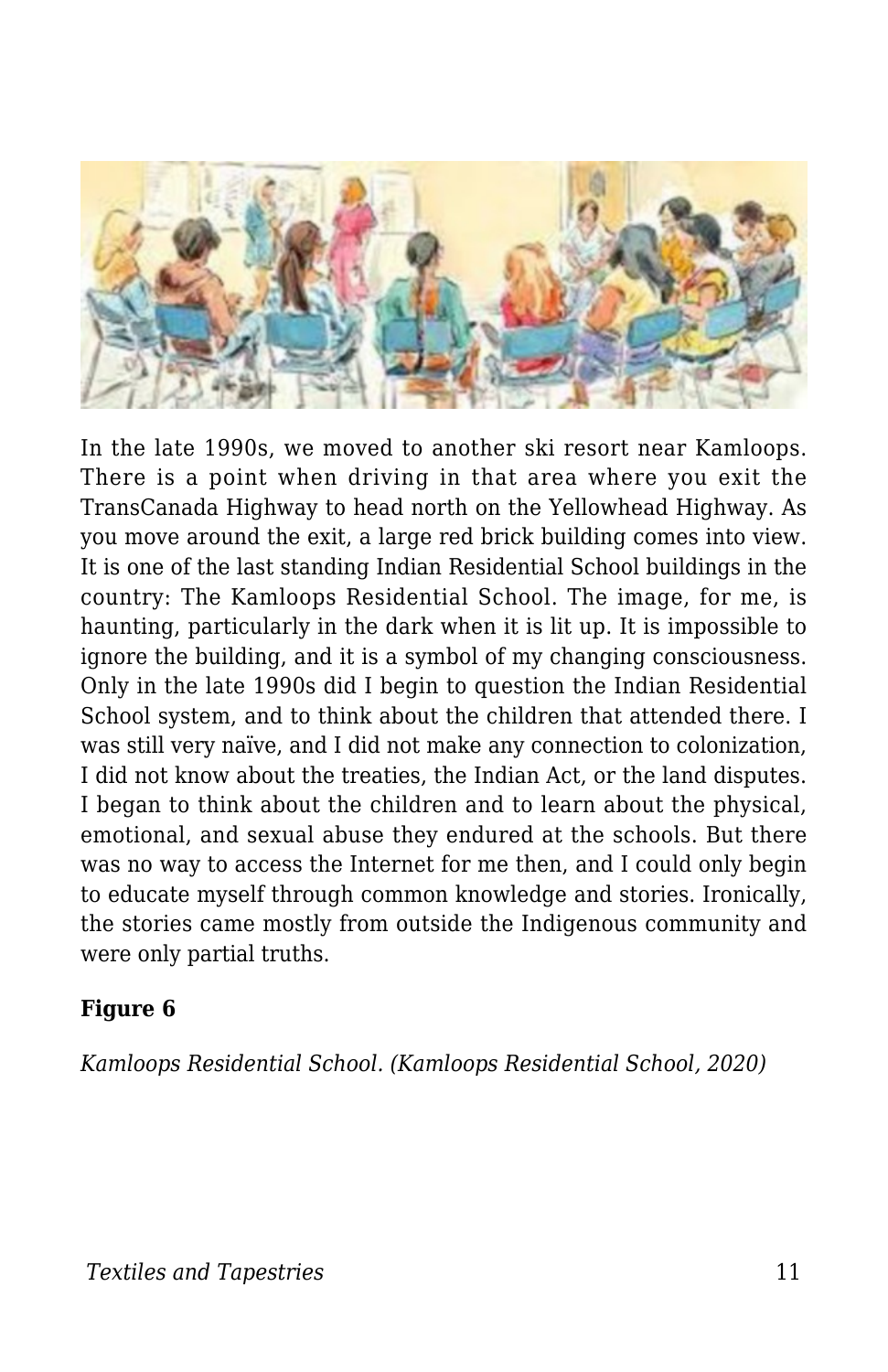

*Ted: The Sixties Scoop*

I invited an Aboriginal Education worker from our local school district to be a guest speaker in the second to last lesson of my class. I asked her to share with us Indigenous pedagogies including oral traditions. I was thrilled when she indicated that she wished to embed her personal story and chose to share her own lived experience. This tiedin nicely with my previous lesson on narrative inquiry and would provide a bridge to the final lesson on Indigenous ways of knowing, with another guest speaker and with our artifact sharing circle. But I was completely unprepared for what transpired during her riveting 90-minute lesson. It moved me greatly and caused me to reflect deeply on my own personal practical knowledge (and more importantly, on my lack of knowledge in this area).

Our Indigenous guest speaker gave a heartfelt and thought-provoking presentation on the 60s Scoop (2020). She tied this shameful piece of modern Canadian history to other stories of lived experiences and to her own very personal story. It is astounding to think that between 1955 and 1985, more than 20,000 children were taken from their Indigenous mothers and put up for adoption to White families as assimilation. It is shocking that most Canadians do not know the truth. Until this presentation, while I had knowledge of the Residential Schools, I had never heard of the 60s Scoop. She asked us to reflect (Think, Pair, Share) and to share with the class how her story changed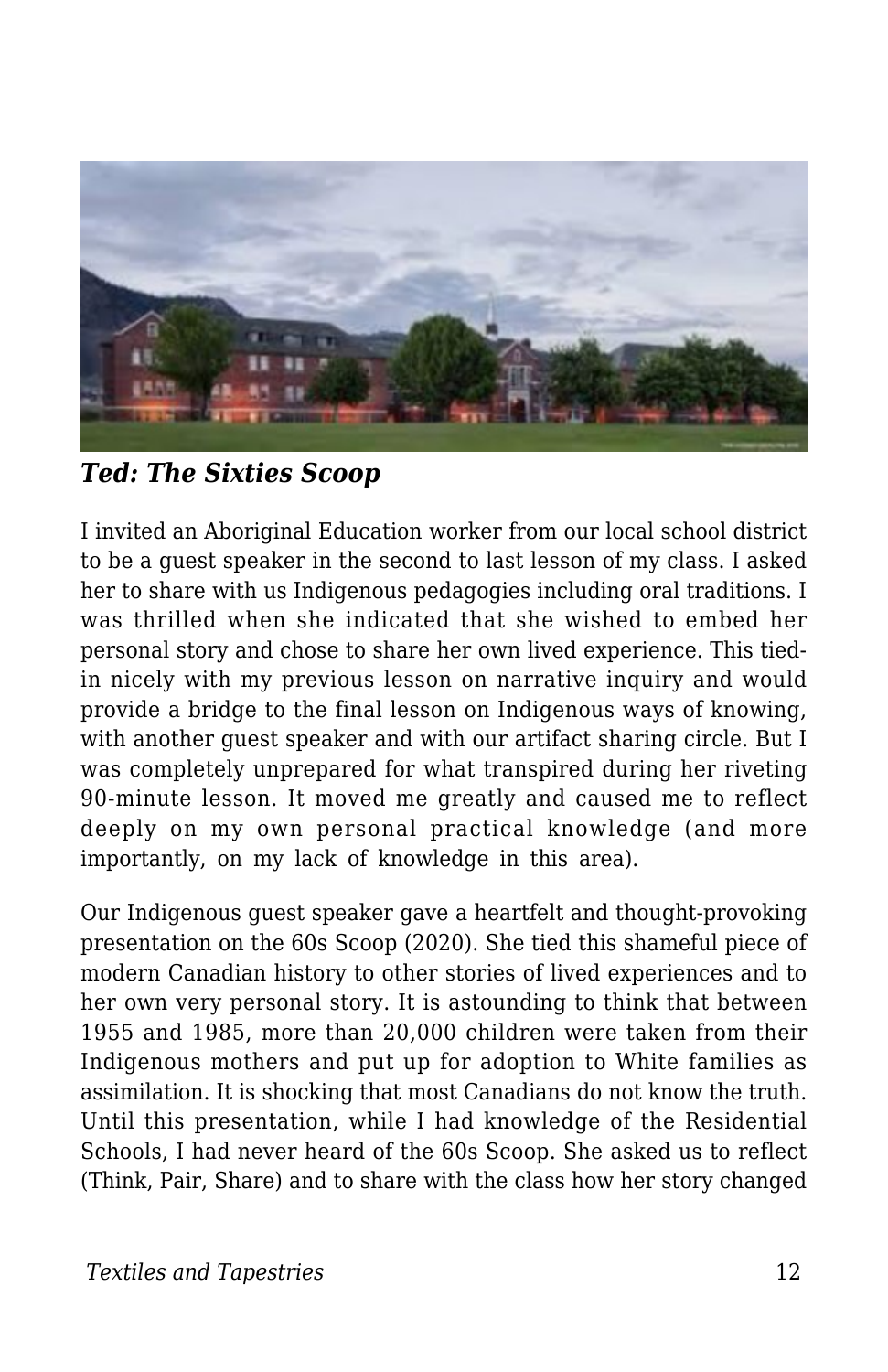our way of thinking. In a moment of profound epiphany, in the middle of this activity, I was struck by the possibility that my own second cousin could also be a 60s Scoop baby!

In a subsequent conversation with my second cousin, I have learned that she was adopted into our White settler family in 1966 at the tender age of 9 weeks. More than 30 years later, she learned of her Indigenous heritage and re-connected with her Cree birth mother. Much of their shared history until then had been kept secret. Her adopted mother's meta-narrative was that her birth mother was French-Canadian. She grew up thinking that she was part French-Canadian as being an Indian was not something to be proud of back then. As a young adult, my second cousin found all this difficult to process but with counseling she has been able to deal with her identity issues and her mixed feelings. But it is too late to embrace this part of her family heritage. It is lost forever.

## *Georgann: That Didn't Happen!*

My first real experience with the null curriculum came when I was a teaching assistant in a year one Women's Studies course. Colonization and the Indian Residential School System, as well as the lesser-known 60s Scoop were part of the curriculum (60s Scoop, 2020). I had access to scholarly work and to research on Canada's true history with Indigenous Peoples. My critical consciousness increased, and I began to make sense of some of my assumptions about, and experiences with, Indigenous Peoples. I was able to share this knowledge and understanding with many students, friends and family members. The null curriculum of Canada's social and historical relationships with Indigenous people was finally being addressed in some educational contexts.

Not all students, friends, or family members were willing to look beyond the naïve to the critical. I often heard comments during lectures that "Oh, that didn't really happen, this just can't be true".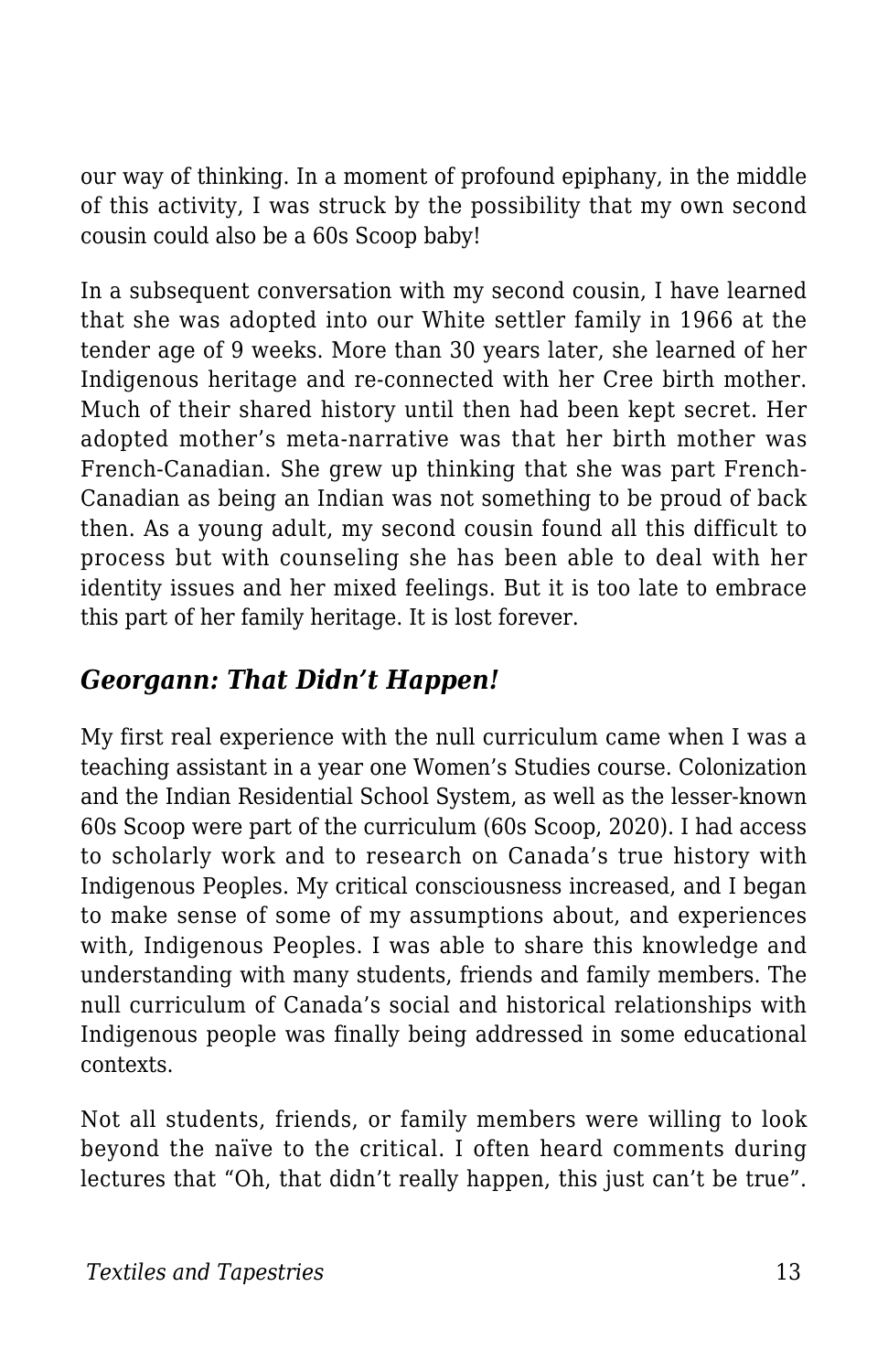Or: It wasn't that bad, the children had a roof over their heads, a bed, and food to eat. And they were getting a good education". These forms of resistance were major obstacles, as the voices of the Indigenous community were absent from the conversation. I tried to share knowledge with everyone I knew, not as a way of disdaining or proselytizing, but as a way to confront the null curriculum. But often, they just didn't want to know. Pushing back against the narrative that Canadians are not racist but welcoming of all people is a pervasive and perpetual challenge.

#### **Image 7**

*60s Scoop Image. (60s Scoop, 2020)*



*Ted: Witnessing History, Truth and Reconciliation*

When I moved to Thompson Rivers University, in 2014 one of the first courses I was asked to teach was EDEF 3100 History of Education. This core educational foundations course is not a popular one because many of our Bachelor of Education students often don't see the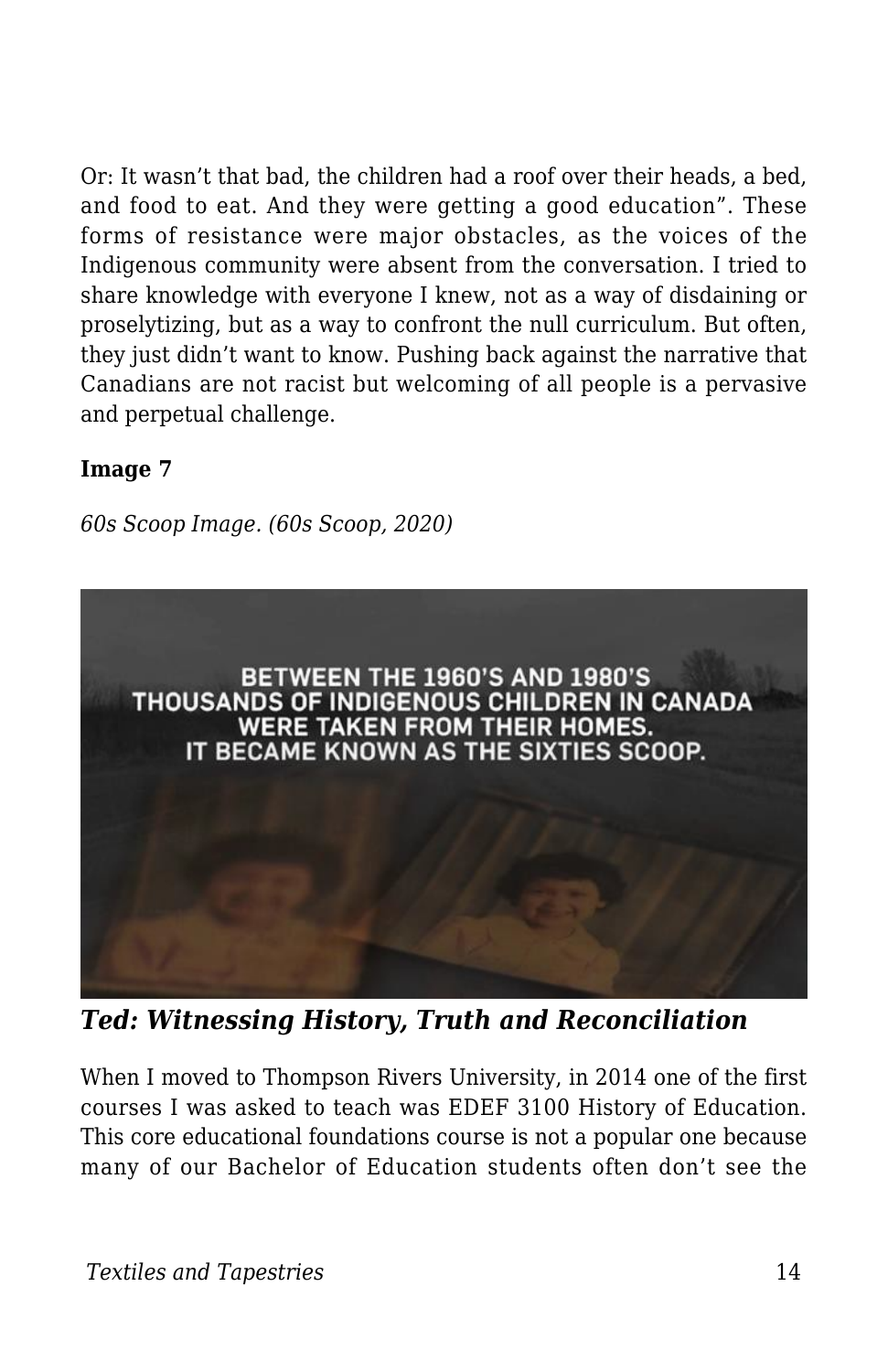relevance of history in classroom teaching. It is challenging to teach educational foundation courses, but I was keen to make this course relevant and to introduce students to teaching for social justice, decolonization, and reconciliation. Perhaps, as a new faculty member, it is not surprising that I was given this difficult course that few people want to teach. While First Nations history was embedded in this course, it was buried in a textbook that was written many years prior to the TRC. So, I attempted to find ways to update the curriculum and to Indigenize my teaching by reaching out to Indigenous faculty and the community. One of the most memorable lessons was a field trip to our local Secwepmec museum situated next to the Kamloops Residential School, which to my surprise was still in operation until 1996. My teacher candidates watched a documentary and were given a presentation as well as a guided tour of the school. We ended the lesson with a talking circle facilitated by an Elder who was a residential school survivor. This was a very moving experience for me. Some students were brought to tears. It was particularly difficult for those of us who had grown up in a Christian home to see what had transpired at the hands of the Catholic church and the Anglican church (my own faith). But it was when I was asked to develop the online version of History of Education that I really came to understand the lived experience of this Elder survivor. I interviewed her on a cold winter's day beside the Thompson River where she recounted her story. I will never forget the look in her eyes as she told me of the abuse she endured as a little girl, removed from her parents. I was shocked by the harsh words she used to describe Sir John A. MacDonald, our first Prime Minister, and a man that I had been taught to admire. In June of 2015, I witnessed history in the making when Justice Murray Sinclair presented the TRC Report and addressed Prime Minister Justin Trudeau in the House of Commons. It was especially meaningful to me in light of this critical incident. This was a turning point for me on my reconciliation journey.

#### **Image 8**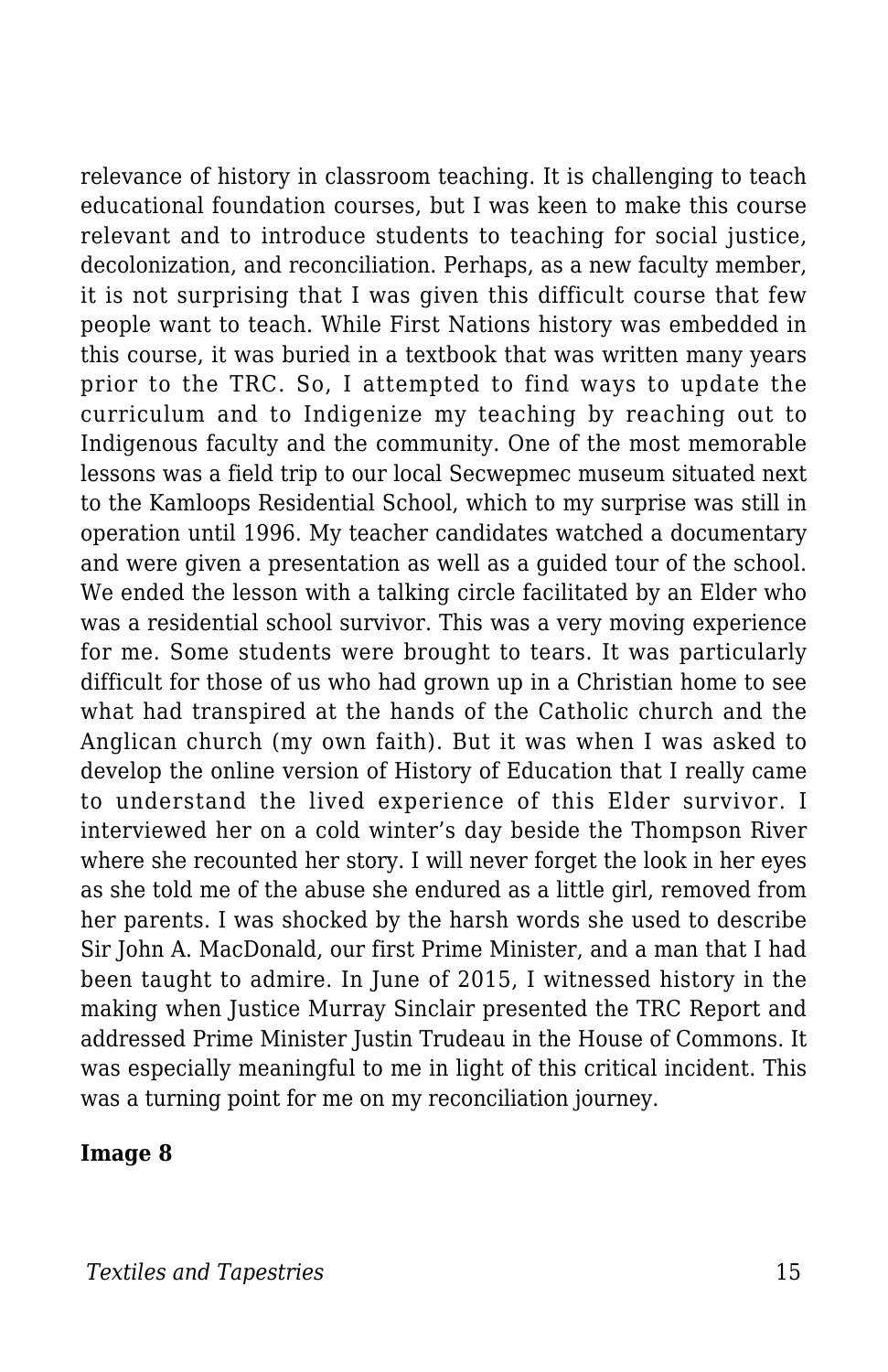*Student Trip to Kamloops Residential School. (Howe, 1970s)*



I had never considered an exploration of my own identity as a settler. My consciousness began to change as I moved to communities with higher Indigenous populations. As I interacted more frequently with Indigenous Peoples, I became more curious about their cultural and social patterns and behaviours. This curiosity led to a focused study of my own historical relationships with Indigenous people, leading to changes in personal and professional behavior and practices. My personal process of reconciliation and decolonization is emerging, as evidence in both professional practice and personal life. It is humbling to learn about colonization and the intergenerational trauma of Indigenous Peoples resulting from the Indian Residential School. The First Peoples Principles of Learning (FPPL) now guide my personal and professional practice.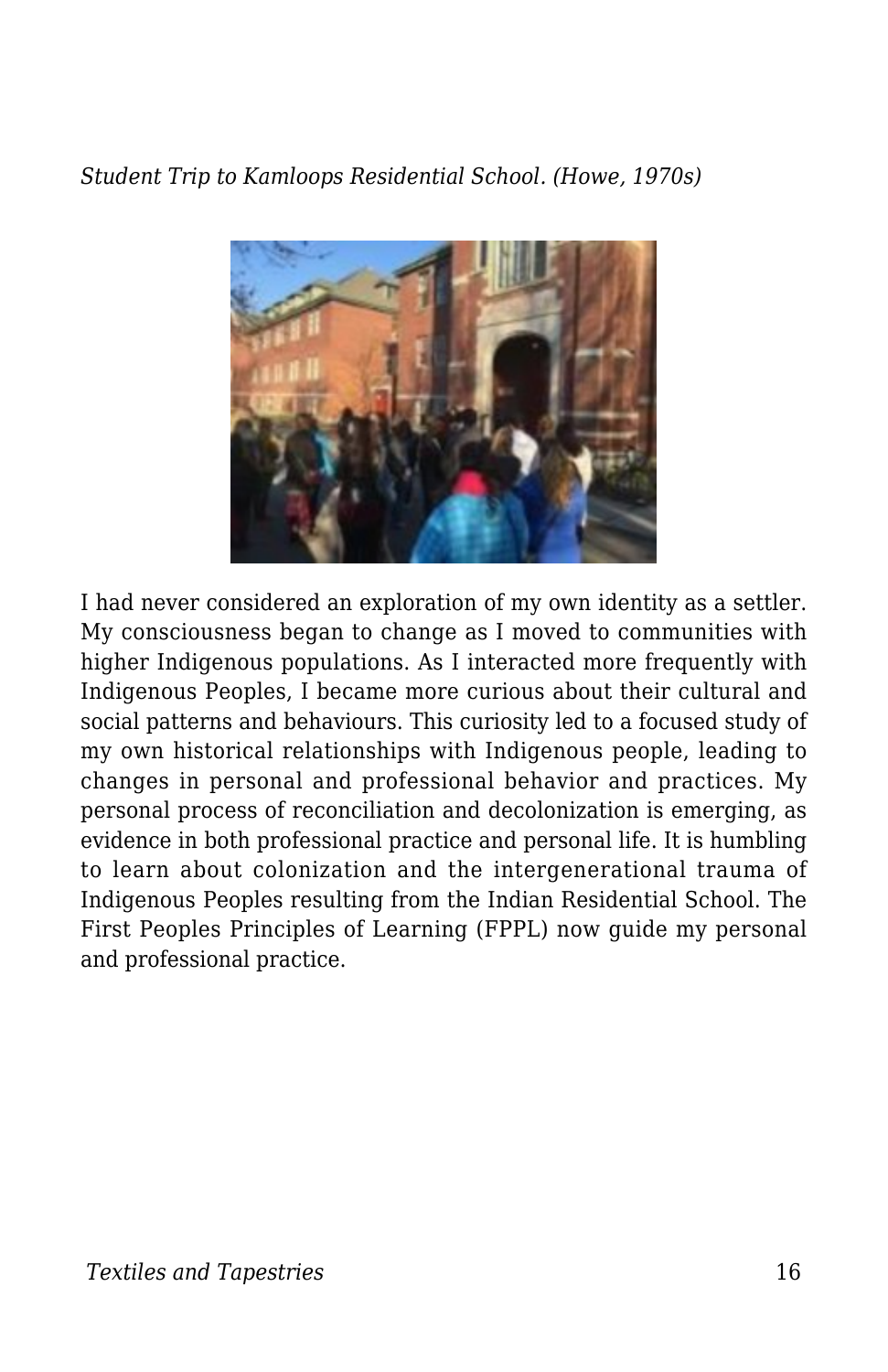## *Promising Pedagogies of Practice and Final Thoughts on Truth, Reconciliation, and Decolonization*

The campuses of Thompson Rivers University are located on the traditional and un-ceded territory of the Secwepemc Nation within Secwepemcul'ecw. As we share knowledge, teaching, learning, and research within this university, we recognize that this territory has always been a place of teaching, learning, and research. We respectfully acknowledge the Secwepemc—the peoples who have lived here for thousands of years, and who today are a Nation of 17 Bands.

We acknowledge Tk'emlúps te Secwepemc. We acknowledge T'exelcemc and Xat'súll. We acknowledge the many Indigenous peoples from across this land. Across Canada, universities are leading the way in our response to calls to action from the Truth and Reconciliation Commission Report (2015). But we have a lot more work to do. At formal gatherings, we begin by a territorial acknowledgment, such as the one above. But we must go beyond superficial gestures and merely reciting a highly scripted text. As Chair of the School of Education within my university, and as a result of conversations such as the one shared here, I have initiated a new oral tradition whereby we start our meetings with a story of experience, tied to the land. That is one way to go beyond reciting the territorial acknowledgment. In this way, each of us can reflect deeply on our own personal and professional response to the TRC. This study has prompted me to reach out to faculty to make deeper connections to the TRC and to honour the Indigenous Peoples who have inhabited these lands for thousands of years. Our narrative metissage and other narrative methodologies as well as S-STEP and reflexive turns, could provide all educators across Canada and elsewhere with a path forward, as we struggle with the challenges posed by truth, reconciliation and decolonization.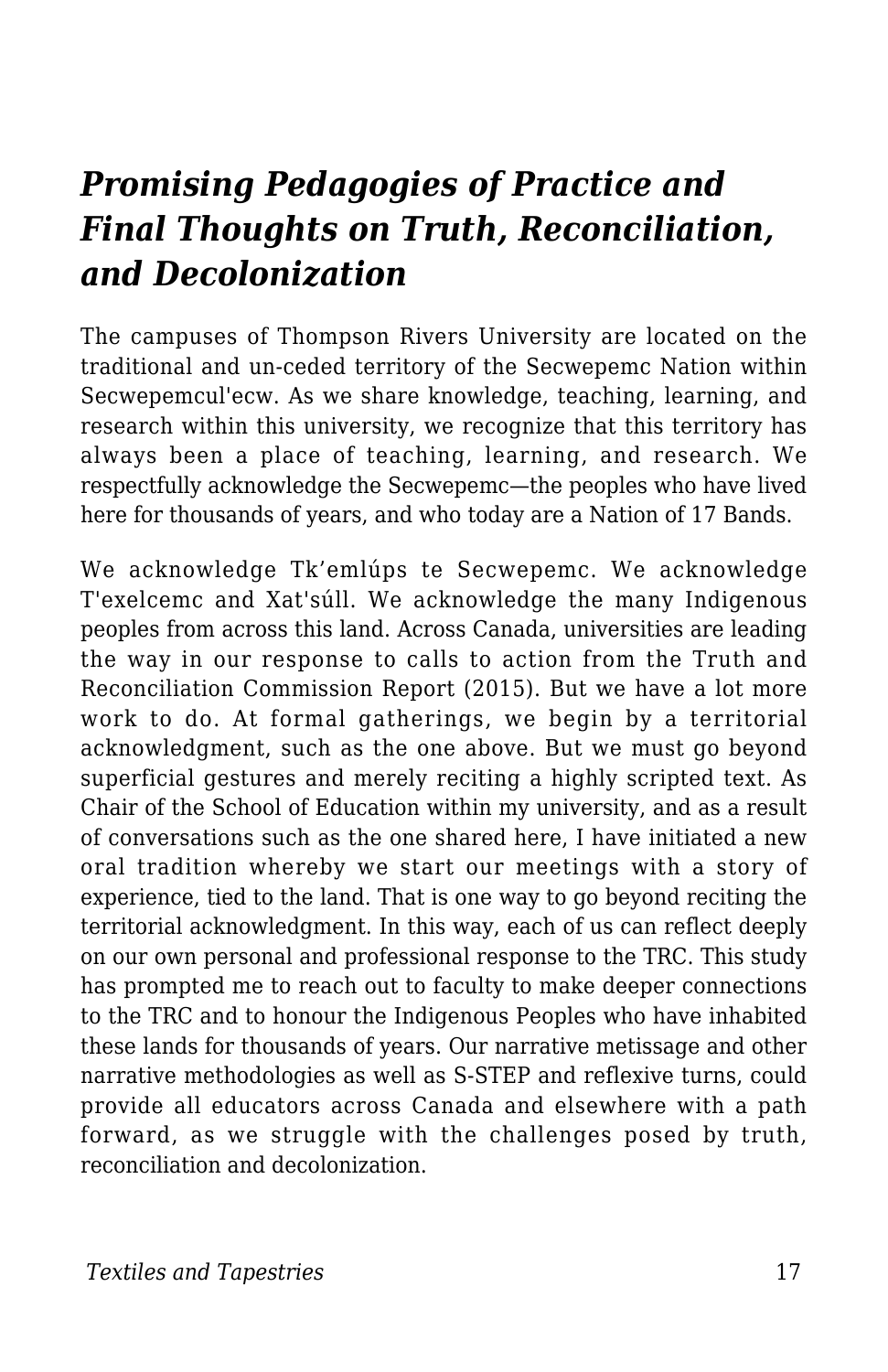## **References**

Battell Lowman, E. & Barker, A. J. (2015). *Settler: Identity and colonialism in 21st century Canada*. Winnipeg: Fernwood Publishing.

Chambers, C., Donald, D., & Hasebe-Ludt, E. (2002). Creating a curriculum of metissage. *Educational Insights, 7*(2).

Clift, B. C. & Clift, R. T. (2017). Toward a pedagogy of reinvention: Memory work, collective biography, self-study and family. *Qualitative Inquiry, 23*(8), 605-617.

Cope Watson, G. (1961). Girl on pony [Photograph]

Cope Watson, G. (1964). Tent in woods [Photograph]

Donald, D. (2009). Forts, curriculum and Indigenous metissage: Imagining decolonization of Aboriginal-Canadian relations in educational contexts. *First Nations Perspectives, 2*(1), 1-24.

Donald, D. (2012). Indigenous metissage: A decolonizing research sensibility. *International Journal of Qualitative Studies in Education, 25*(5), 533-523.

Etmanski, C., Wiegler, W. & Wong Sneddon, G. (2013). Weaving tales of hope and challenge: Exploring diversity through narrative metissage. In D. E. Clover & K. Sanford (Eds.), *Arts-based education, research and community cultural development in the contemporary university: International perspectives* (pp. 123-134). Manchester University Press.

First Peoples Principles of Learning.

https://www2.gov.bc.ca/assets/gov/education/kindergarten-to-grade-1 2/teach/teaching- tools/aboriginal-education/principles\_of\_learning.pdf

Hare, J. (2016). Reconciliation through Indigenous education. EdX,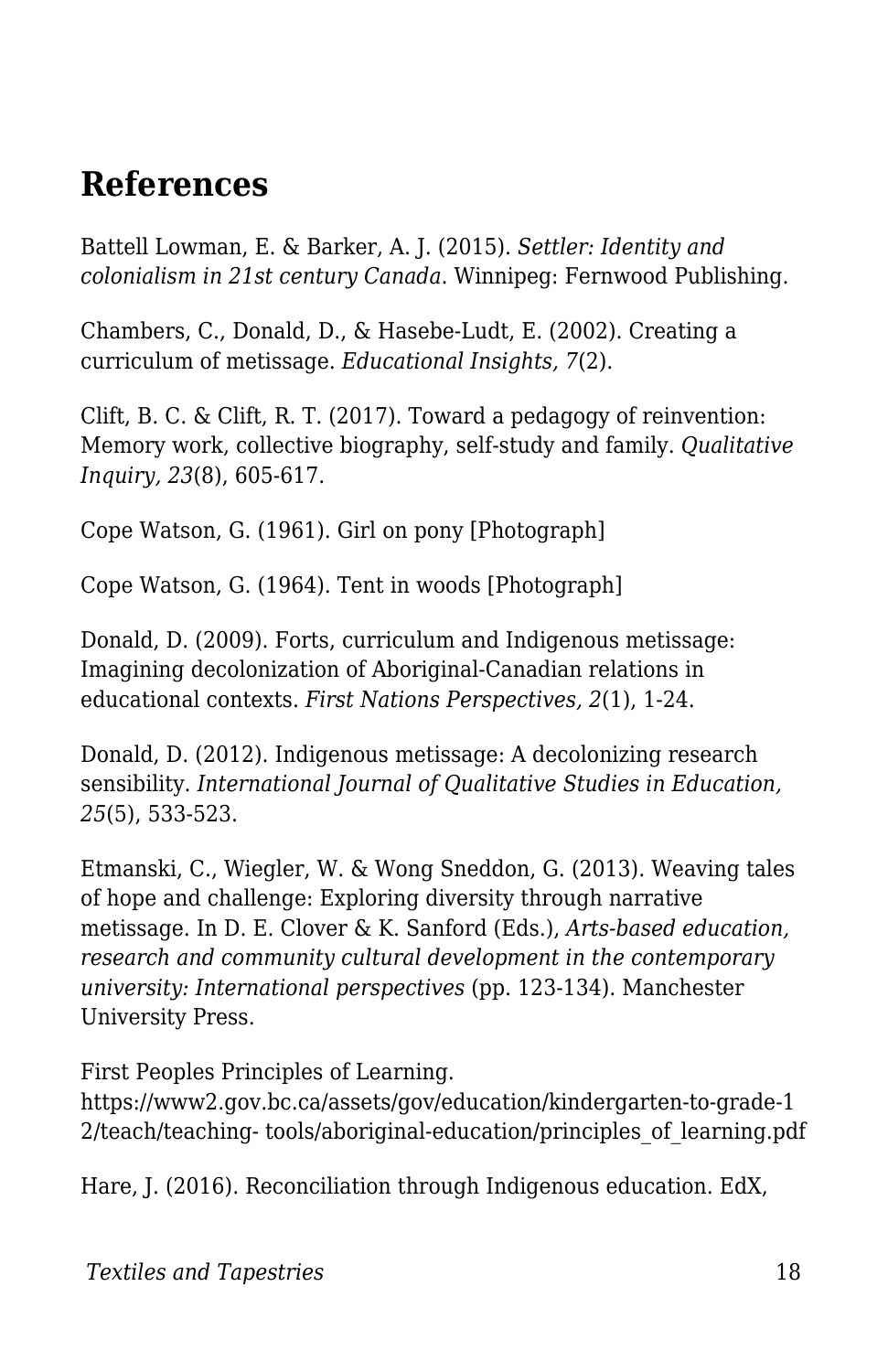MOOC. Howe, E. R. & Xu, S. J. (2013). Transcultural teacher development to foster dialogue among civilizations: Bridging gaps between east and west. *Teachers and Teacher Education: An International Journal of Research and Studies, 36*, 43-53.

Howe, E. R. (n.d). Royal B.C. Museum [Photograph]

Howe, E. R. (1970s). Pender Island [Photograph]

Howe, E. R. (1970s). Student trip to Kamloops Residential School [Photograph]

Howe, E. R. & Xu, S. J. (2013). "Transcultural Teacher Development to Foster Dialogue Among Civilizations: Bridging Gaps between East and West" *Teachers and Teacher Education: An International Journal of Research and Studies*, 36, 43–53.

Kamloops Residential School. (2020). Kamloops Residential School [Photograph] https://tkemlups.ca/files/2014/02/tkemlups.jpg

Loughran, J. J. (2002). Understanding self-study of teacher education practices. In J. Loughran & T. Russell (Eds.), *Improving teacher education practices through self-study* (pp. 239-248). Falmer.

Loughran, J. J., & Northfield, J. (1998). A framework for the development of self-study practice. In M. L. Hamilton (Ed.), *Reconceptualizing teaching practice: Self-study in teacher education* (pp. 7–18). Falmer Press.

Lowan-Trudeau, G. (2018). Narrating a critical Indigenous pedagogy of place: A literary mettisage. *Educational Theory, 67*(4). 509-525.

Nobody's Perfect (2020). BC https://www.bccf.ca/program/1/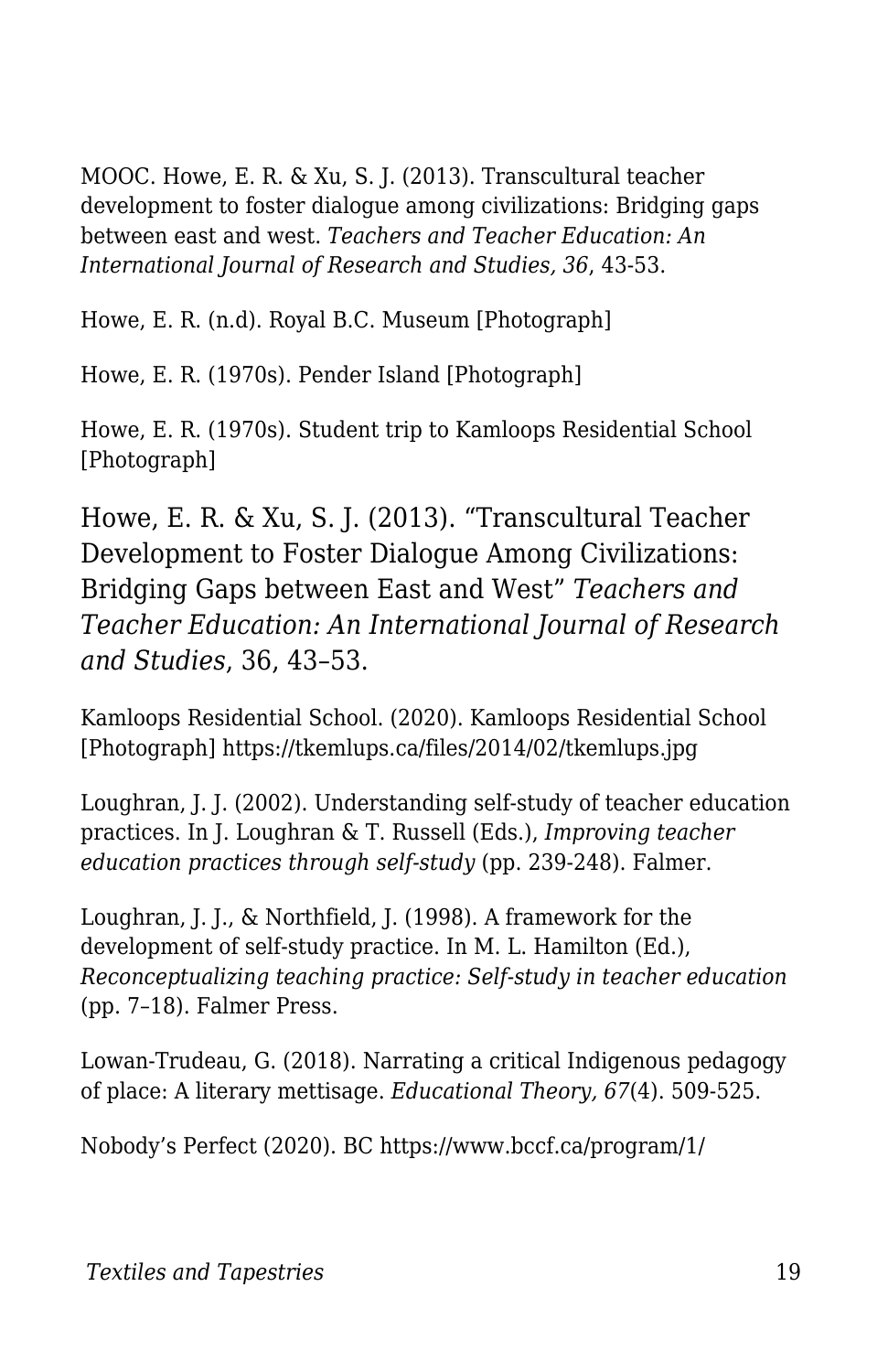Nobody's Perfect (2020). Parents in group meeting [image]. British Columbia Council for Families.

https://keltymentalhealth.ca/sites/default/files/resources/trainingentrainement.jpg

Pidgeon, M. (2016). More than a checklist: Meaningful Indigenous inclusion in higher education. *Social Inclusion, 4*(1), 77-91.

Pithouse-Morgan, K., Mitchell, C., & Pillay, D. (2012). Editorial: Memory and pedagogy special issue. *Journal of Education*, 54, 1-6. 60s Scoop (2020).

https://indigenousfoundations.arts.ubc.ca/sixties\_scoop/

60s Scoop (2020). Image. CTV News.

https://www.ctvnews.ca/polopoly\_fs/1.3826866.1520033777!/httpImag e/image.jpg\_gen /derivatives/landscape\_620/image.jpg

Truth and Reconciliation Commission of Canada (2015). *Final Report of the Truth and Reconciliation Commission of Canada. Volume One: Summary. Honouring the truth, reconciling for the future*. Lorimer.